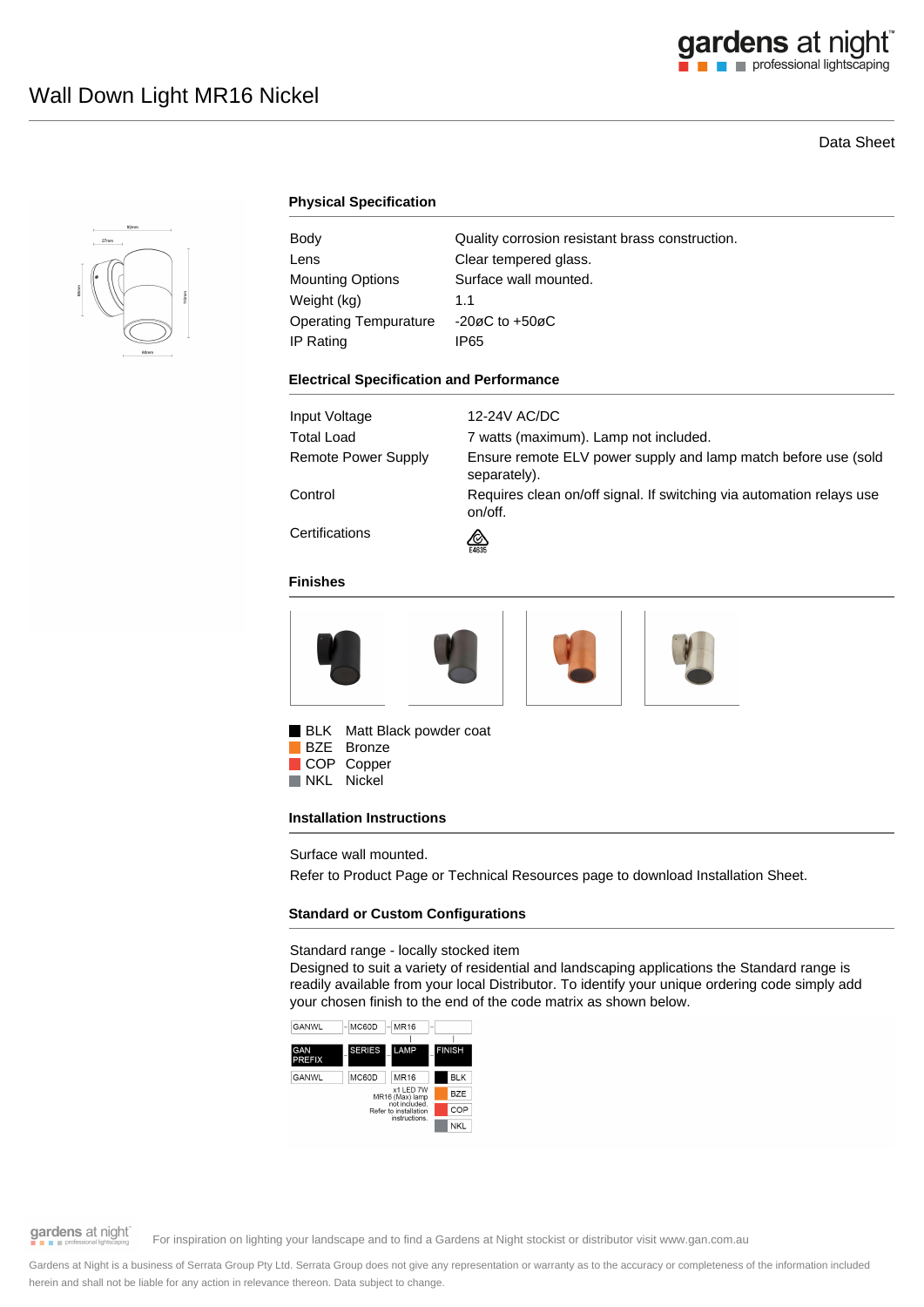Data Sheet

# **Light Performance** Photometrics Photometrics Diagram is based on test results as referred. Refer to Technical Resources page to view Photometric Diagram where applicable. WDS LIGHTING PERFORMANCE - IES IES IES Refer to Technical Resources page to download IES file.  $2.9121$ essing of Lamp into the

## **Warranty**

5 years (fitting only). Refer to Technical Resources page to download Warranty Statement.

## **Wiring Guide**

Refer to Techncial Resources page to download Wiring Diagram/s.

## **Accessories**

Associated accessories sold separately. Refer to Accessories.





LED MR16 6W WARM **WHITE** 

POWER SUPPLY UNIT 60W

gardens at night

For inspiration on lighting your landscape and to find a Gardens at Night stockist or distributor visit www.gan.com.au

Gardens at Night is a business of Serrata Group Pty Ltd. Serrata Group does not give any representation or warranty as to the accuracy or completeness of the information included herein and shall not be liable for any action in relevance thereon. Data subject to change.